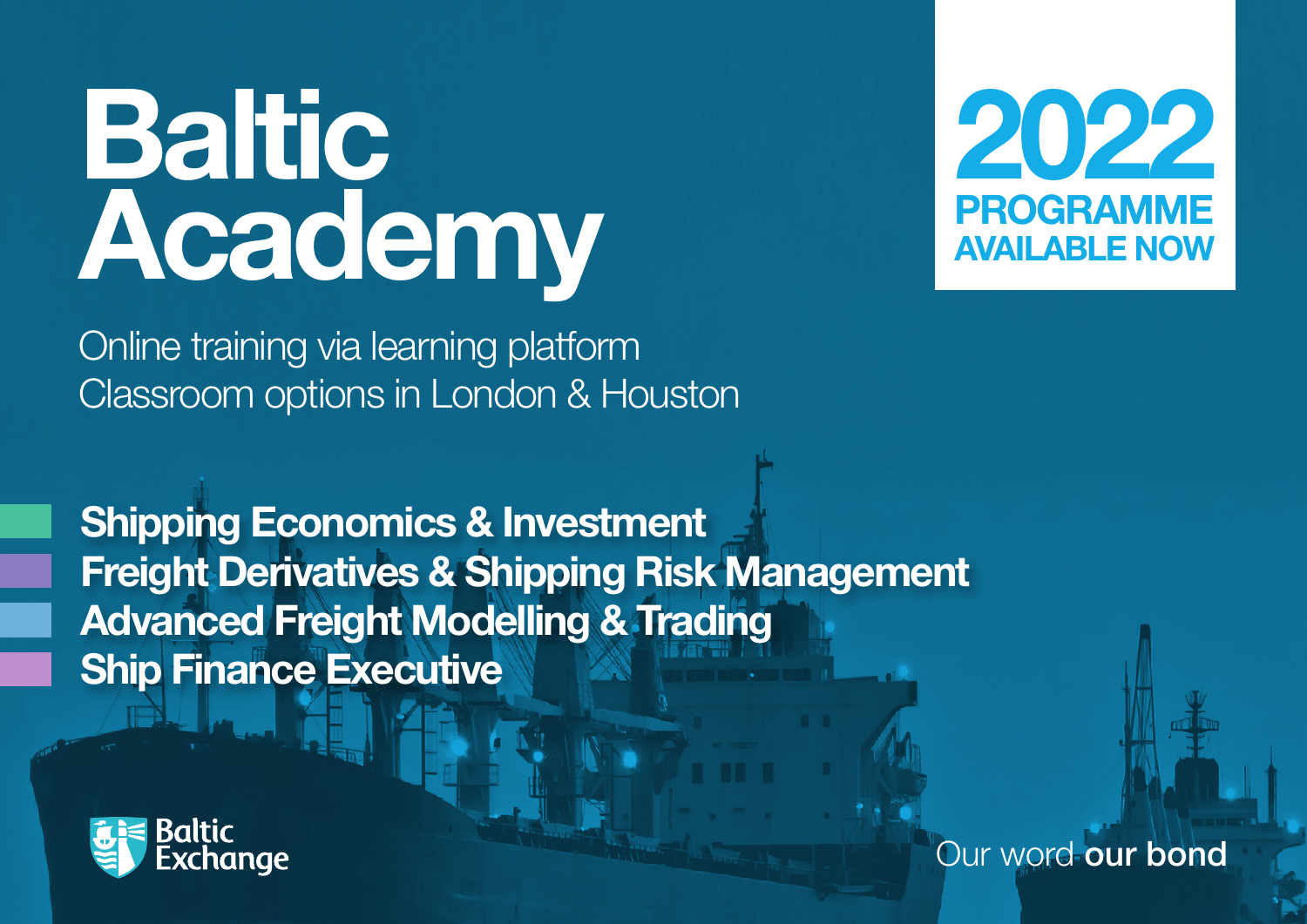# **Overview**

The Baltic Exchange runs a series of professional training courses through its Academy. These are designed to help shipping, commodity and finance executives build on their knowledge of the maritime markets.

All the courses are hosted on a dedicated Moodle learning platform and two courses (Freight Derivatives & Shipping Risk Management and Advanced Freight Modelling & Trading) will also be delivered face-to-face in London and Houston.

Each course contains 13-15 hours of videos, case studies and exercises. All delegates are provided with 180 days of learning platform access. Over this period they are able to watch the videos, download presentations and join a series of live Zoom calls to discuss course topics in greater depth with the course leaders and other participants.

The courses are led by experts and deliver a high level of education, combining theory with real-life practical examples and case studies. By taking these courses, participants will learn skills which they can use in their day-to-day business.

Comprehensive, downloadable study notes are provided, together with a certificate of attendance.

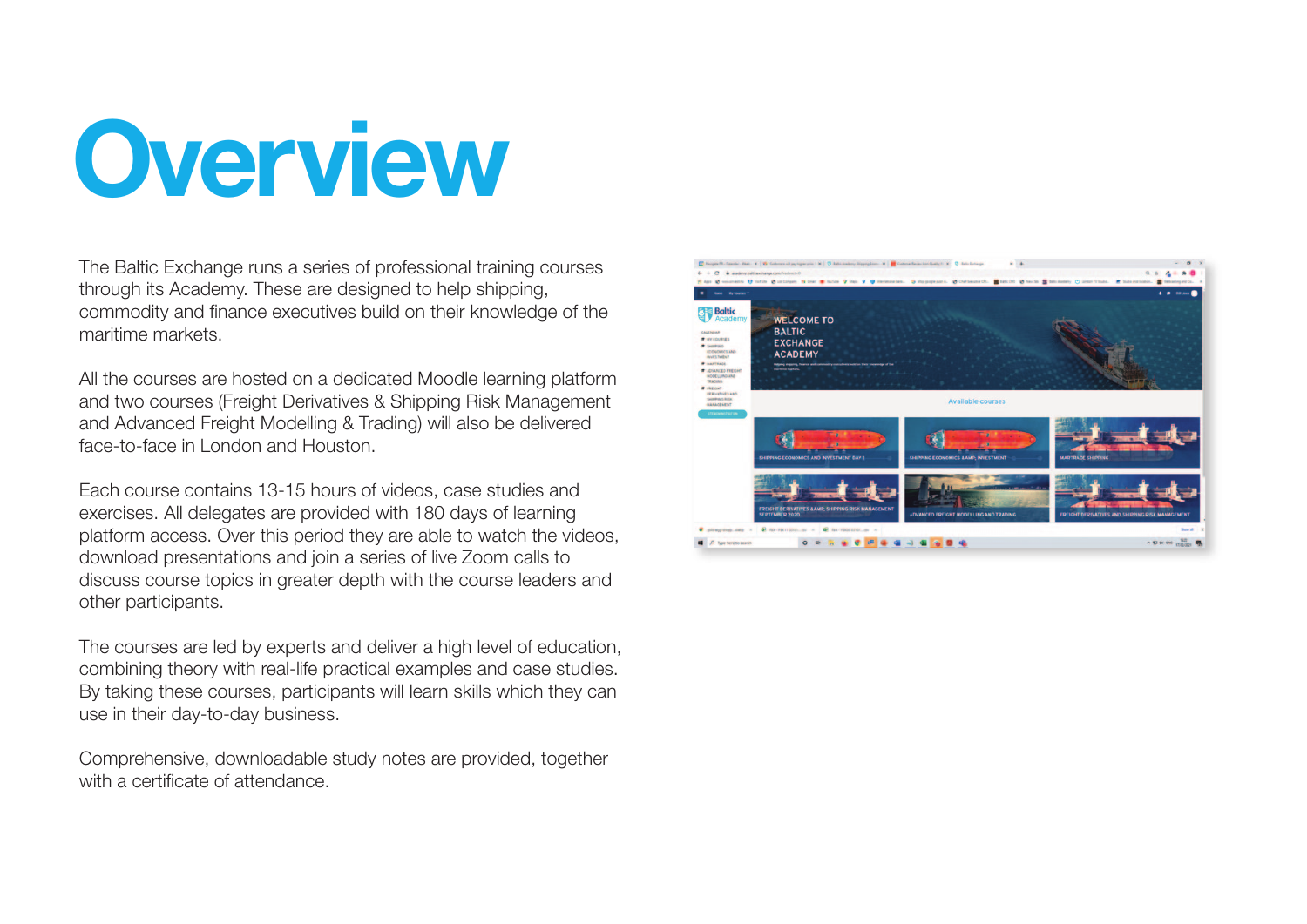# **Shipping Economics & Investment**

### **13 hours of video content Supporting notes 6 live webinars**

**Gain a solid overview of the fundamentals of the dry bulk, tanker, gas and container markets. This course covers everything from cash flow projection to asset allocation.**

#### **Course covers:**

- **Introduction to shipping industry** world fleet, bulk commodity trades, regulation
- **Economic analysis of markets**  freight, newbuilds, S&P and demolition
- **Shipping costs and revenue management**  charter contracts, voyage rates, cash flow analysis
- **Liner & container shipping** alliances, routes, rates
- **Gas & chemical shipping**  overview of LNG, LPG and chemical markets
- **Ship finance**  sources of capital, equity vs debt
- **Cash flow projection & analysis**
- **Project appraisal & investment decision** time value of money, Present Value & Future Value, compounding, profitability, payback, internal rate of return
- **Risk, return & portfolio theory** how to measure, comparison of risks, combining assets into portfolio
- **Cost of capital & optimal capital structure** weighted average capital cost, measuring equity cost, discount rates, debt policy & tax shield
- **Investment under uncertainty** scenario & sensitivity analysis, understanding Real Options, Baltic Investor Indices
- **Investment strategies & management** theories of asset allocations, ship valuation, implied forward values, investment timing, Momentum v Contrarian investment
- **Investing in shipping stocks** selection and trading strategies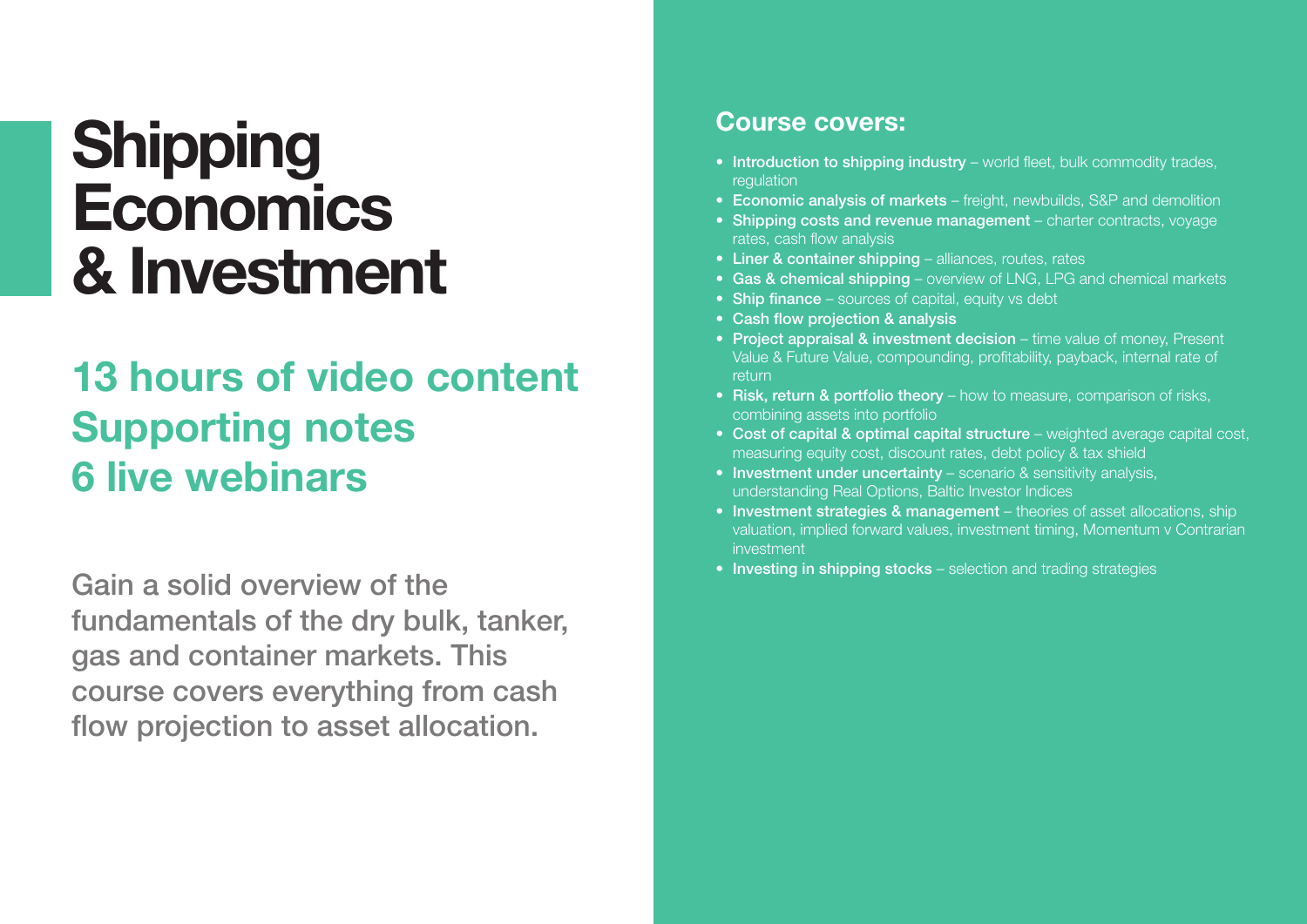#### **Shipping Economics & Investment**

# **Live webinar schedule 2022**

**Live sessions give the delegates an opportunity to ask questions, interact with other course participants and go deeper into the subject areas.**

**Please note that this schedule is subject to change.** 

**All sessions take place at 13:00-14:00 (UK local time).**

#### **4 APR 18 MAY 1 AUG**

**Free Introduction Sessions (13:00-13:30 UK)**

#### **28 FEB 6 JUN 12 SEP**

**Webinar 1 - Economics of Shipping Markets**

**4 MAR 10 JUN 16 SEP**

- **Webinar 2 - Cashflow Projection of Shipping Projects**
- **7 MAR 13 JUN 19 SEP**
- **Webinar 3 - Project Appraisal and Investment Decision Making**

**11 MAR 17 JUN 23 SEP**

**Webinar 4 - Capital Structure and Cost of Capital in Shipping Projects** 

**14 MAR 20 JUN 26 SEP**

**Webinar 5 - Investment & Risk in Shipping Projects**

**18 MAR 24 JUN 30 SEP**

**Webinar 6 - Investment Management in Shipping**

| <b>JAN</b> | <b>SUN</b>      | <b>MON</b>      | <b>TUE</b> | WED             | THU            | ${\sf FRI}$ | SAT | <b>FEB</b>         | <b>SUN</b>     | <b>MON</b>     | TUE      | WED                   | THU                   | FRI         | SAT                   |
|------------|-----------------|-----------------|------------|-----------------|----------------|-------------|-----|--------------------|----------------|----------------|----------|-----------------------|-----------------------|-------------|-----------------------|
|            |                 |                 |            |                 |                |             | 1   |                    |                |                | 1        | 2                     | 3                     | 4           | 5                     |
|            | 2               | 3               | 4          | 5               | 6              | 7           | 8   | 02                 | 7              | 8              | 9        | 10                    | 11                    | 12          | 13                    |
|            | 9               | 10              | 11         | 12              | 13             | 14          | 15  |                    | 14             | 15             | 16       | 17                    | 18                    | 19          | 20                    |
|            | 16              | 17              | 18         | 19              | 20             | 21          | 22  |                    | 21             | 22             | 23       | 24                    | 25                    | 26          | 27                    |
|            | 23              | 24              | 25         | 26              | 27             | 28          | 29  |                    | 28             |                |          |                       |                       |             |                       |
|            | 30              | 31              |            |                 |                |             |     |                    |                |                |          |                       |                       |             |                       |
| <b>MAR</b> | SUN             | MON             | TUE        | WED             | THU            | FRI         | SAT | <b>APR</b>         | <b>SUN</b>     | MON TUE        |          | WED                   | THU                   | FRI         | SAT                   |
|            |                 |                 | 1          | 2               | 3              | 4           | 5   |                    |                |                |          |                       |                       | 1           | 2                     |
| 03         | 6               | $\overline{7}$  | 8          | 9               | 10             | 11          | 12  | 04                 | 3              | $\overline{4}$ | 5        | 6                     | $\overline{7}$        | 8           | 9                     |
|            | 13              | 14              | 15         | 16              | 17             | 18          | 19  |                    | 10             | 11             | 12       | 13                    | 14                    | 15          | 16                    |
|            | 20              | 21              | 22         | 23              | 24             | 25          | 26  |                    | 17             | 18             | 19       | 20                    | 21                    | 22          | 23                    |
|            | 27              | 28              | 29         | 30              | 31             |             |     |                    | 24             | 25             | 26       | 27                    | 28                    | 29          | 30                    |
|            |                 |                 |            |                 |                |             |     |                    |                |                |          |                       |                       |             |                       |
| <b>MAY</b> | SUN             | <b>MON</b>      | <b>TUE</b> | WED             | THU            | FRI         | SAT | <b>JUN</b>         | <b>SUN</b>     | <b>MON</b>     | TUE.     | WED                   | THU                   | FRI         | SAT                   |
|            | 1               | 2               | 3          | 4               | 5              | 6           | 7   |                    |                |                |          | 1                     | 2                     | 3           | 4                     |
| 05         | 8               | 9               | 10         | 11              | 12             | 13          | 14  | 06                 | 5              | 6              | 7        | 8                     | 9                     | 10          | 11                    |
|            | 15              | 16              | 17         | $\overline{18}$ | 19             | 20          | 21  |                    | 12             | 13             | 14       | 15                    | 16                    | 17          | 18                    |
|            | 22              | 23              | 24         | 25              | 26             | 27          | 28  |                    | 19             | 20             | 21       | 22                    | 23                    | 24          | 25                    |
|            | 29              | 30              | 31         |                 |                |             |     |                    | 26             | 27             | 28       | 29                    | 30                    |             |                       |
|            |                 |                 |            |                 |                |             |     |                    |                |                |          |                       |                       |             |                       |
|            |                 |                 |            |                 |                |             |     |                    |                |                |          |                       |                       |             |                       |
| <b>JUL</b> | SUN             | <b>MON</b>      |            |                 | TUE WED THU    | FRI         | SAT |                    | SUN            | <b>MON</b>     | TUE      | WED                   | <b>THU</b>            | FRI         | SAT                   |
|            |                 |                 |            |                 |                | 1           | 2   | <b>AUG</b>         |                | 1              | 2        | 3                     | 4                     | 5           | 6                     |
| ()         | 3               | 4               | 5          | 6               | $\overline{7}$ | 8           | 9   | 08                 | $\overline{7}$ | 8              | 9        | 10                    | 11                    | 12          | 13                    |
|            | 10              | 11              | 12         | 13              | 14             | 15          | 16  |                    | 14             | 15             | 16       | 17                    | 18                    | 19          | 20                    |
|            | 17              | 18              | 19         | 20              | 21             | 22          | 23  |                    | 21             | 22             | 23       | 24                    | 25                    | 26          | 27                    |
|            | $\overline{24}$ | $\overline{25}$ | 26         | 27              | 28             | 29          | 30  |                    | 28             | 29             | 30       | 31                    |                       |             |                       |
|            | 31              |                 |            |                 |                |             |     |                    |                |                |          |                       |                       |             |                       |
| <b>SEP</b> | <b>SUN</b>      | <b>MON</b>      |            | TUE WED         | THU FRI        |             | SAT | <b>OCT</b>         | <b>SUN</b>     | MON            | TUE      | WED                   | THU                   | FRI         | SAT                   |
|            |                 |                 |            |                 | 1              | 2           | 3   |                    |                |                |          |                       |                       |             | 1                     |
| 09         | 4               | 5               | 6          | 7               | 8              | 9           | 10  | $\left( \ \right)$ | 2              | 3              | 4        | 5                     | 6                     | 7           | 8                     |
|            | 11              | 12              | 13         | 14              | 15             | 16          | 17  |                    | 9              | 10             | 11       | 12                    | 13                    | 14          | 15                    |
|            | 18              | 19              | 20         | 21              | 22             | 23          | 24  |                    | 16             | 17             | 18       | 19                    | 20                    | 21          | $\overline{22}$       |
|            | 25              | 26              | 27         | 28              | 29             | 30          |     |                    | 23<br>30       | 24<br>31       | 25       | 26                    | 27                    | 28          | 29                    |
|            |                 |                 |            |                 |                |             |     |                    |                |                |          |                       |                       |             |                       |
| <b>NOV</b> | <b>SUN</b>      | $_{\text{MON}}$ | TUE        | WED             | THU            | FRI         | SAT | <b>DEC</b>         | <b>SUN</b>     | <b>MON</b>     | TUE      | WED                   | <b>THU</b>            | ${\sf FRI}$ | SAT                   |
|            |                 |                 | 1          | 2               | 3              | 4           | 5   |                    | 4              |                |          | $\overline{7}$        | 1<br>8                | 2<br>9      | 3                     |
| -1         | 6               | 7               | 8          | 9               | 10             | 11          | 12  | 12                 | 11             | 5              | 6        | 14                    |                       | 16          | 10                    |
|            | 13              | 14              | 15         | 16              | 17             | 18          | 19  |                    | 18             | 12<br>19       | 13<br>20 |                       | 15                    |             | 17                    |
|            | 20              | 21              | 22         | 23              | 24             | 25          | 26  |                    | 25             | 26             | 27       | $\overline{21}$<br>28 | $\overline{22}$<br>29 | 23<br>30    | $\overline{24}$<br>31 |
|            | 27              | 28              | 29         | 30              |                |             |     |                    |                |                |          |                       |                       |             |                       |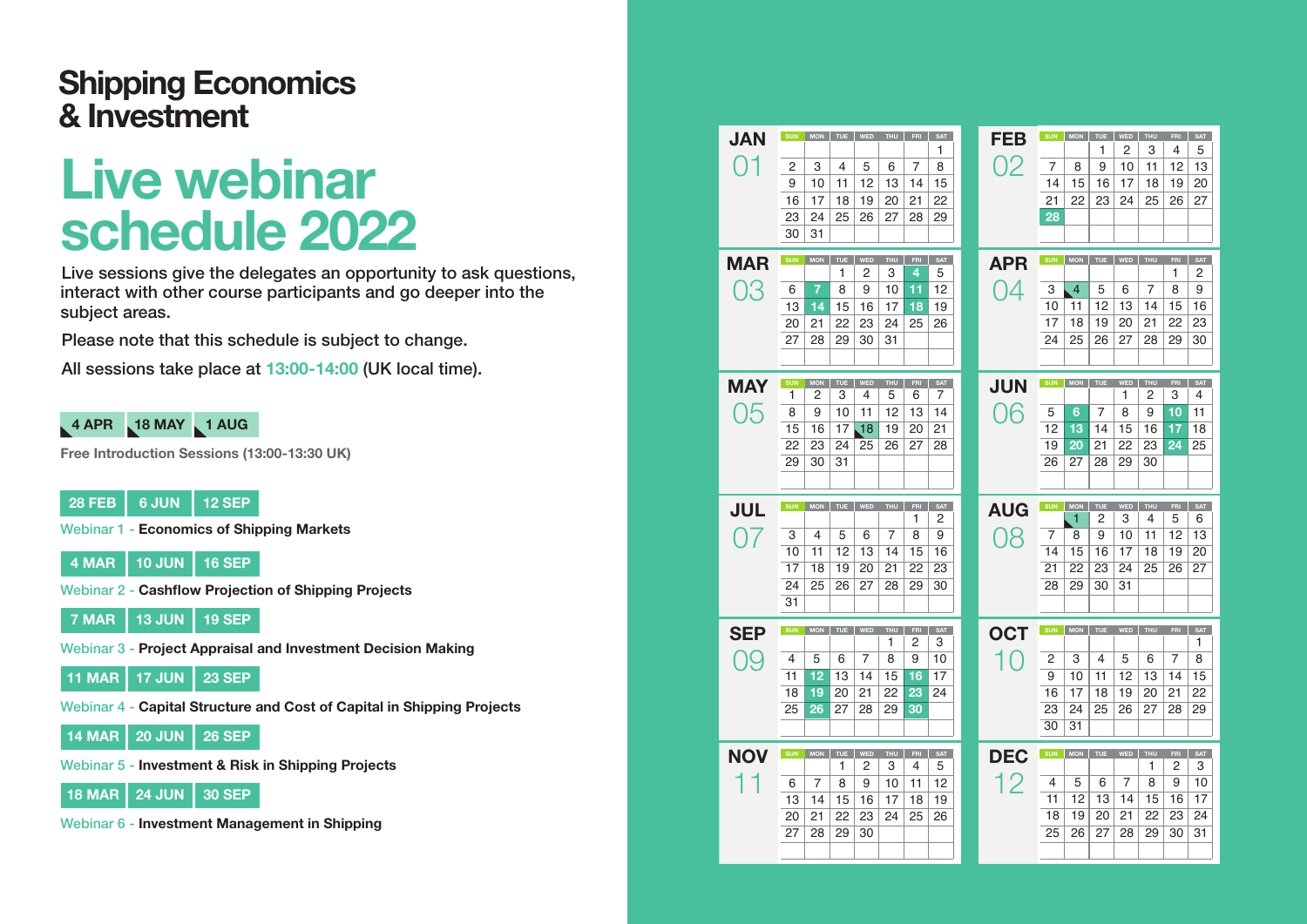# **Freight Derivatives & Shipping Risk Management**

### **14 hours of video content 6 live webinars Supporting notes**

**An overview of risk in the shipping business. This course is suitable for shipping professionals looking for an insight into the use of derivatives in their business and financial executives who need to understand how the shipping markets work.**

#### **Course covers:**

- **Practicalities of FFA trading**: Documentation and settlement; electronic trading; FFA and hedging examples for spot, time-charter, container and tanker routes
- **Freight market information**: Overview of spot, FFA and investor indices published by the Baltic Exchange
- **Options**: Terminology, using freight options for hedging; option trading strategies; pricing
- **Bunker market**: The fundamentals; use of bunker derivatives; forward bunker contracts (hedging and trading); options on bunker prices
- **Interest rate risk**: Financing examples and sources of interest rate risk; hedging interest rate risk using forwards and futures
- **Ship price risk**: Portfolio theory; diversification and risk return optimisation; Baltic S&P, Recycling, OPEX assessments
- **Value at Risk**: Estimating volatility (daily vs yearly); measuring and estimating VaR: single asset vs multi-asset portfolio; VaR methodologies; examples of estimating VaR of FFA portfolios
- **Credit risk**: Probability of default vs loss given default; how to measure credit risk (qualitative vs quantitative methods); credit risk & credit ratings; credit risk management in shipping; credit derivatives

#### **Back in the classroom for 2022**

After a two year break, Baltic Academy returns to the classroom for those who prefer a face to face experience and the opportunity to meet other market participants.

**London: 4-5 July Houston: 7-8 November**

#### **Venue TBC.**

- 09:00-17:00
- Lunch
- Course notes
- Online access for 6 months
- Certificate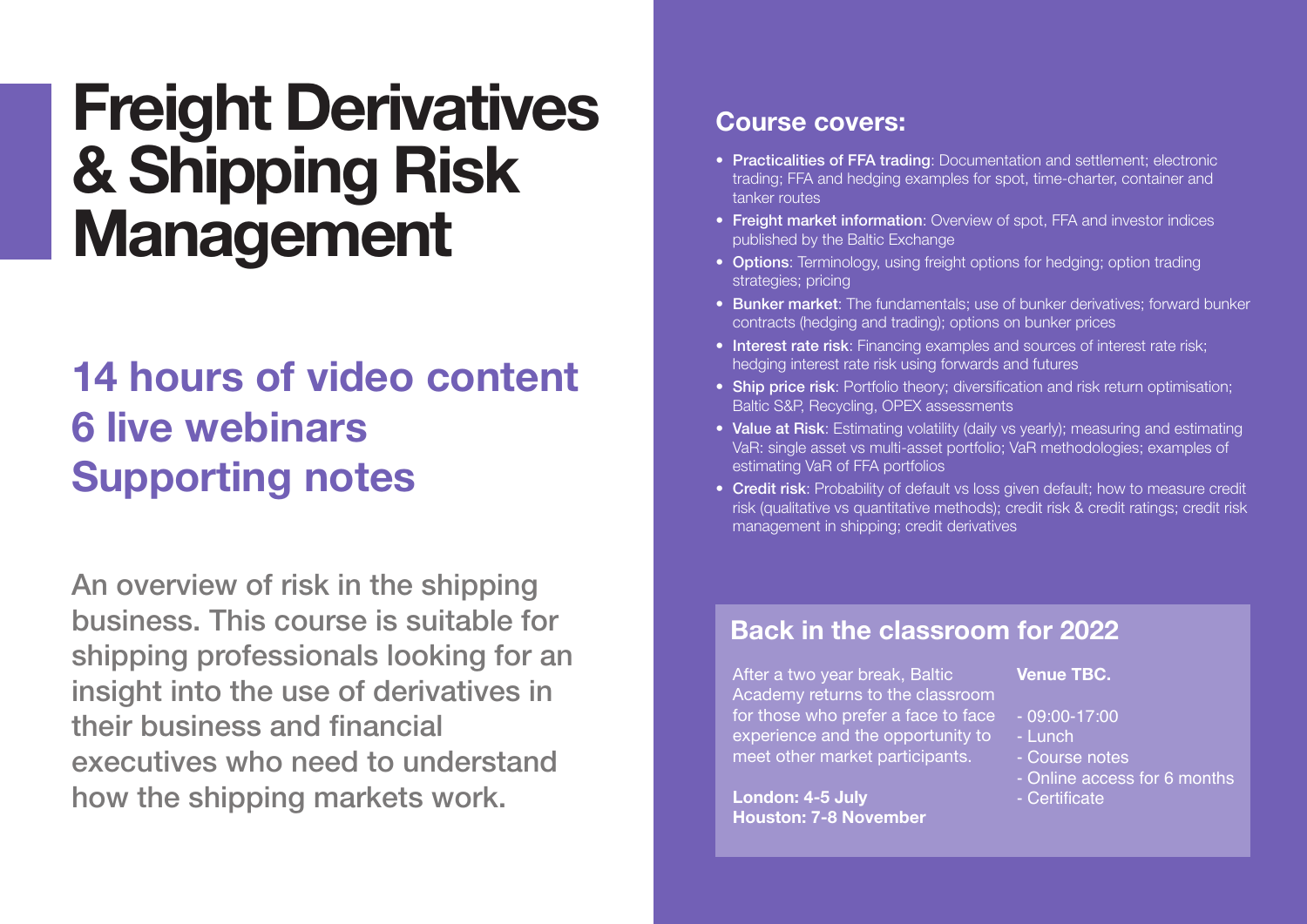#### **Freight Derivatives & Shipping Risk Management**

# **Live webinar schedule 2022**

**Live sessions give the delegates an opportunity to ask questions, interact with other course participants and go deeper into the subject areas.**

**Please note that this schedule is subject to change.** 

**All sessions take place at 13:00-14:00 (UK local time).**

#### **21 MAR 20 APR 7 SEP**

**Free Introduction Sessions (13:00-13:30 UK)**

#### **25 JAN 17 MAY 12 JUL 18 OCT**

**Webinar 1 - Shipping Markets and Freight Market Information**

**27 JAN 19 MAY 14 JUL 20 OCT**

**Webinar 2 - FFAs: Trading, Clearing & Hedging**

**1 FEB 24 MAY 19 JUL 25 OCT**

**Webinar 3 - Freight Options: Trading and Hedging** 

|  | 3 FEB 26 MAY 21 JUL 27 OCT |  |  |
|--|----------------------------|--|--|
|--|----------------------------|--|--|

**Webinar 4 - Bunker Risk Management** 

**8 FEB 31 MAY 26 JUL 1 NOV**

**Webinar 5 - Ship Acquisition Case Study & Ship Price Risk Management**

**10 FEB 2 JUN 28 JUL 3 NOV**

**Webinar 6 - Credit Risk Management & Value-at-Risk in Shipping**

**4 JUL 5 JUL 7 NOV 8 NOV**

**Classroom courses (London & Houston)**

| <b>JAN</b>         | <b>SUN</b>      | <b>MON</b>      | <b>TUE</b>      | <b>WED</b>     | THU             | FRI.           | SAT      | <b>FEB</b> | <b>SUN</b>     | <b>MON</b>      | <b>TUE</b>     | <b>WED</b>      | THU                   | FRI            | SAT             |
|--------------------|-----------------|-----------------|-----------------|----------------|-----------------|----------------|----------|------------|----------------|-----------------|----------------|-----------------|-----------------------|----------------|-----------------|
|                    |                 |                 |                 |                |                 |                | 1        |            |                |                 | 1              | 2               | 3                     | 4              | 5               |
| 01                 | 2               | 3               | 4               | 5              | 6               | $\overline{7}$ | 8        | 02         | 6              | $\overline{7}$  | 8              | 9               | 10                    | 11             | 12              |
|                    | 9               | 10              | 11              | 12             | 13              | 14             | 15       |            | 13             | 14              | 15             | 16              | 17                    | 18             | 19              |
|                    | 16              | 17              | 18              | 19             | 20              | 21             | 22       |            | 20             | 21              | 22             | 23              | 24                    | 25             | 26              |
|                    | 23              | 24              | 25              | 26             | 27              | 28             | 29       |            | 27             | 28              |                |                 |                       |                |                 |
|                    | 30              | 31              |                 |                |                 |                |          |            |                |                 |                |                 |                       |                |                 |
|                    |                 |                 |                 |                |                 |                |          |            |                |                 |                |                 |                       |                |                 |
| <b>MAR</b>         | SUN             | <b>MON</b>      | TUE             | WED            | THU             | FRI.           | SAT      | <b>APR</b> | <b>SUN</b>     | <b>MON</b>      | <b>TUE</b>     | WED             | THU                   | FRI            | SAT             |
|                    |                 |                 | 1               | 2              | 3               | 4              | 5        |            |                |                 |                |                 |                       | 1              | 2               |
| 03                 | 6               |                 | 8               | 9              | 10              | 11             | 12       | 04         | 3              | 4               | 5              | 6               | 7                     | 8              | 9               |
|                    | 13              | 14              | 15              | 16             | 17              | 18             | 19       |            | 10             | 11              | 12             | 13              | 14                    | 15             | 16              |
|                    | 20              | $\overline{21}$ | 22              | 23             | 24              | 25             | 26       |            | 17             | 18              | 19             | $\overline{20}$ | 21                    | 22             | 23              |
|                    | 27              | 28              | 29              | 30             | 31              |                |          |            | 24             | 25              | 26             | 27              | 28                    | 29             | 30              |
|                    |                 |                 |                 |                |                 |                |          |            |                |                 |                |                 |                       |                |                 |
|                    |                 |                 |                 |                |                 |                |          |            | SUN            | <b>MON</b>      | <b>TUE</b>     | WED             |                       | FRI            | SAT             |
| <b>MAY</b>         | SUN<br>1        | <b>MON</b><br>2 | TUE<br>3        | WED<br>4       | THU<br>5        | FRI<br>6       | SAT<br>7 | <b>JUN</b> |                |                 |                | 1               | THU<br>$\overline{2}$ | 3              | 4               |
| 05                 | 8               | 9               | 10              | 11             | 12              | 13             | 14       | 06         | 5              | 6               | 7              | 8               | 9                     | 10             | 11              |
|                    | 15              | 16              | 17              | 18             | 19              | 20             | 21       |            | 12             | 13              | 14             | 15              | 16                    | 17             | 18              |
|                    | 22              | 23              | 24              | 25             | 26              | 27             | 28       |            | 19             | 20              | 21             | 22              | 23                    | 24             | 25              |
|                    | 29              | 30              | 31              |                |                 |                |          |            | 26             | 27              | 28             | 29              | 30                    |                |                 |
|                    |                 |                 |                 |                |                 |                |          |            |                |                 |                |                 |                       |                |                 |
|                    |                 |                 |                 |                |                 |                |          |            |                |                 |                |                 |                       |                |                 |
|                    |                 |                 |                 |                |                 |                |          |            |                |                 |                |                 |                       |                |                 |
|                    | SUN             | <b>MON</b>      | TUE             | WED            | <b>THU</b>      | FRI -          | SAT      |            | SUN            | <b>MON</b>      | TUE            | WED             | THU                   | FRI            |                 |
| <b>JUL</b>         |                 |                 |                 |                |                 | 1              | 2        | <b>AUG</b> |                | 1               | $\overline{2}$ | 3               | 4                     | 5              | 6               |
| 07                 | 3               | $\overline{4}$  | 5               | 6              | 7               | 8              | 9        |            | 7              | 8               | 9              | 10              | 11                    | 12             | 13              |
|                    | 10              | 11              | $\overline{12}$ | 13             | 14              | 15             | 16       | 08         | 14             | 15              | 16             | 17              | 18                    | 19             | 20              |
|                    | 17              | 18              | 19              | 20             | 21              | 22             | 23       |            | 21             | 22              | 23             | 24              | 25                    | 26             | 27              |
|                    | $\overline{24}$ | 25              | 26              | 27             | 28              | 29             | 30       |            | 28             | 29              | 30             | 31              |                       |                |                 |
|                    | 31              |                 |                 |                |                 |                |          |            |                |                 |                |                 |                       |                |                 |
|                    |                 |                 |                 |                |                 |                |          |            |                |                 |                |                 |                       |                |                 |
| <b>SEP</b>         | <b>SUN</b>      | <b>MON</b>      | TUE             | <b>WED</b>     | THU             | FRI.           | SAT      | <b>OCT</b> | <b>SUN</b>     | <b>MON</b>      | <b>TUE</b>     | WED             | THU                   | FRI            | SAT             |
|                    |                 |                 |                 |                | 1               | 2              | 3        |            |                |                 |                |                 |                       |                | 1               |
| 09                 | 4               | 5               | 6               | $\overline{7}$ | 8               | 9              | 10       | 10         | $\overline{c}$ | 3               | $\overline{4}$ | 5               | 6                     | $\overline{7}$ | 8               |
|                    | 11              | 12              | 13              | 14             | 15              | 16             | 17       |            | 9              | 10              | 11             | 12              | 13                    | 14             | 15              |
|                    | $\overline{18}$ | 19              | 20              | 21             | $\overline{22}$ | 23             | 24       |            | 16             | 17              | 18             | 19              | 20                    | 21             | $\overline{22}$ |
|                    | 25              | 26              | 27              | 28             | 29              | 30             |          |            | 23             | 24              | 25             | 26              | 27                    | 28             | 29              |
|                    |                 |                 |                 |                |                 |                |          |            | 30             | $\overline{31}$ |                |                 |                       |                |                 |
|                    | <b>SUN</b>      | <b>MON</b>      | <b>TUE</b>      | WED            | <b>THU</b>      | FRI.           | SAT      |            | SUN            | <b>MON</b>      | TUE            | WED             | <b>THU</b>            | FRI            | <b>SAT</b>      |
| <b>NOV</b>         |                 |                 | 1               | 2              | 3               | 4              | 5        | <b>DEC</b> |                |                 |                |                 | 1                     | 2              | 3               |
|                    | 6               | $\overline{7}$  | 8               | 9              | 10              | 11             | 12       |            | 4              | 5               |                | 7               | 8                     | 9              | 10              |
| $\hat{\mathbb{1}}$ | 13              | 14              | 15              | 16             | 17              | 18             | 19       | 12         | 11             | 12              | 13             | 14              | 15                    | 16             | SAT<br>17       |
|                    | 20              | 21              | 22              | 23             | 24              | 25             | 26       |            | 18             | 19              | 20             | 21              | $\overline{22}$       | 23             | 24              |
|                    | 27              | 28              | 29              | 30             |                 |                |          |            | 25             | 26              | 27             | 28              | 29                    | 30             | 31              |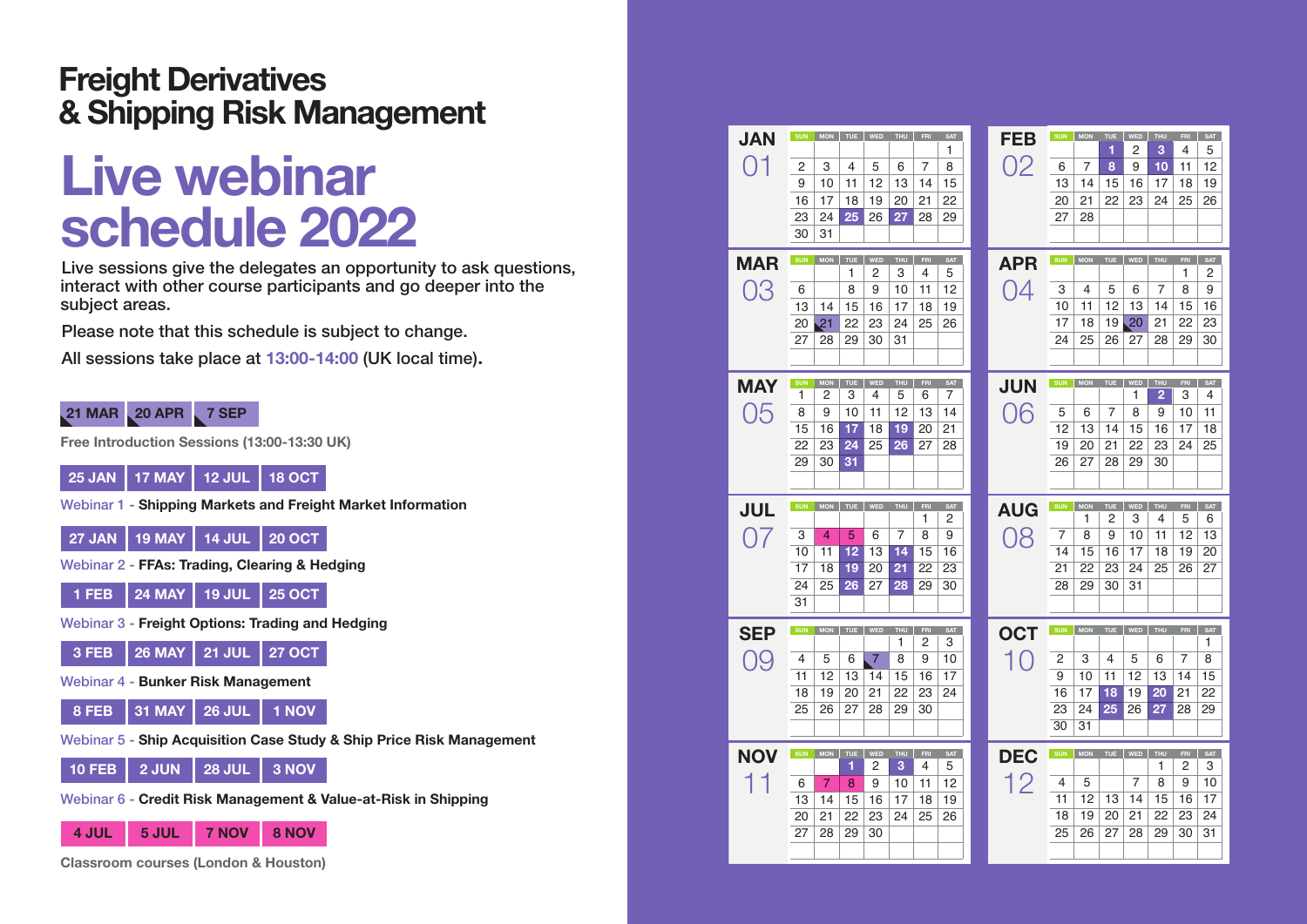# **Advanced Freight Modelling & Trading**

### **14 hours of video content 6 live webinars Supporting notes**

**This course is designed to be taken after Freight Derivatives & Shipping Risk Management, but is also suitable for experienced freight traders.** 

#### **Course covers:**

- **Introduction to freight market**: Freight contracts; characteristics of the freight market; relationship between spot & time-charter freight rates
- **FFAs**: Practicalities of trading; hedging and trading examples; benchmarking and estimating hedge ratios
- **Spot price dynamics**: Mathematical models for freight rates; mean reversion, seasonality and jump diffusion models; estimating and setting up models
- **How to construct a forward curve for freight rates**
- **Technical analysis & freight trading**: Chart analysis; technical trading rules; spread trading; implied TC rates
- **Using options**: Hedging and option trading strategies; pricing options; writing and risk management of option postions
- **Modelling freight rate volatility**: Volatility models (historical, time-varying & implied); estimation and interpretation; forecasting volatility
- **Real options**: Option to choose (spot vs timecharter); option to lay-up; real options and ship valuation; real options and extended Net Present Value; identifying and valuing real options in shipping

#### **Back in the classroom for 2022**

After a two year break, Baltic Academy returns to the classroom for those who prefer a face to face experience and the opportunity to meet other market participants.

**London: 6-7 July Houston: 9-10 November**

#### **Venue TBC.**

- 09:00-17:00
- Lunch
- Course notes
- Online access for 6 months
- Certificate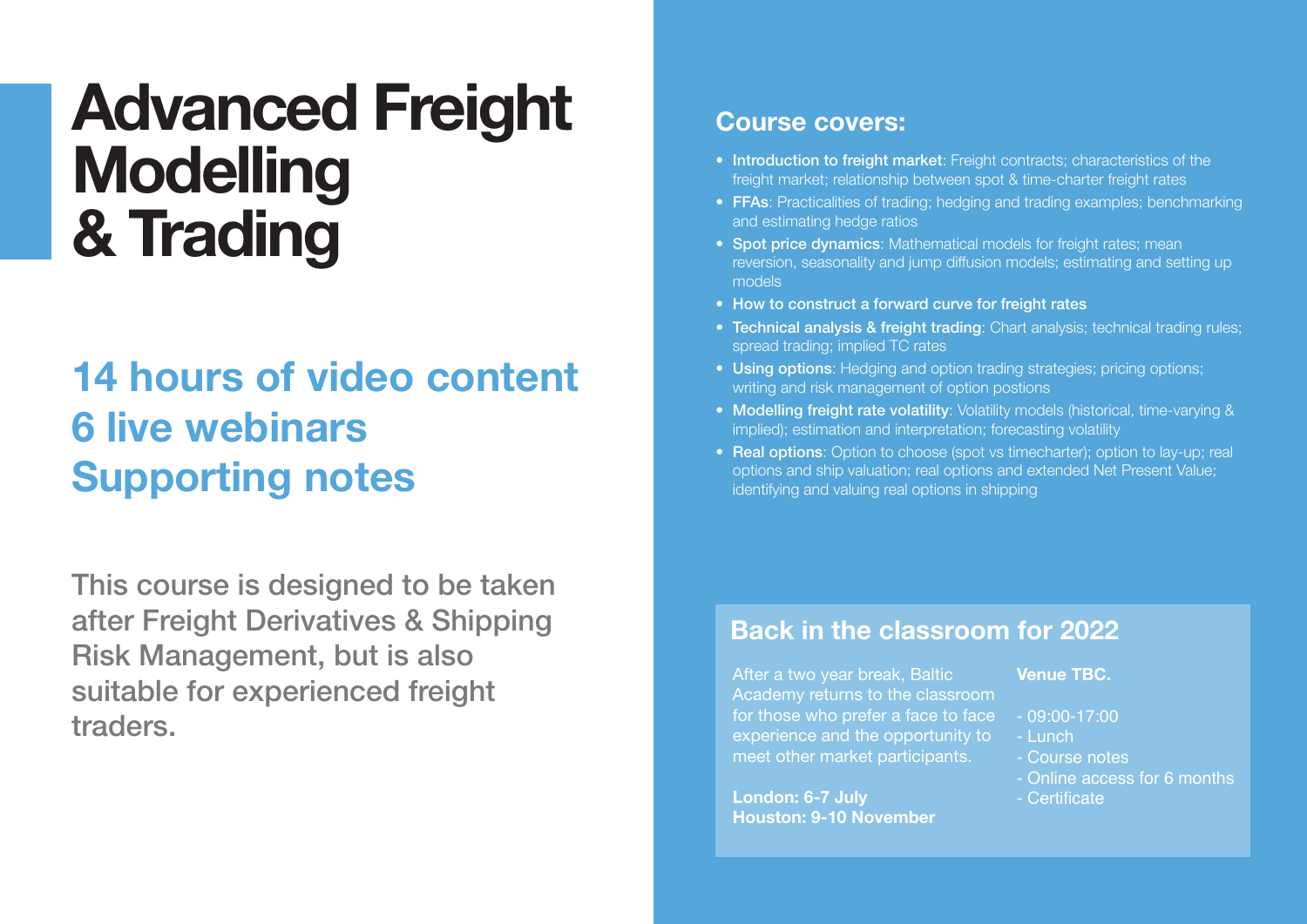#### **Advanced Freight Modelling & Trading**

# **Live webinar schedule 2022**

**Live sessions give the delegates an opportunity to ask questions, interact with other course participants and go deeper into the subject areas.**

**Please note that this schedule is subject to change.** 

**All sessions take place at 13:00-14:00 (UK local time).**

#### **21 MAR 20 APR 7 SEP**

**Free Introduction Sessions (13:30-14:00 UK)**

#### **1 MAR 7 JUN 20 SEP 29 NOV**

**Webinar 1 - Freight Market & Freight Rate Volatility Modelling**

**3 MAR 9 JUN 22 SEP 1 DEC**

**Webinar 2 - FFAs: Advanced Topics on Hedging & Trading**

**8 MAR 14 JUN 27 SEP 6 DEC**

**Webinar 3 - Technical Analysis &Trading Strategies for FFAs & Options**

**10 MAR 16 JUN 29 SEP 8 DEC**

**Webinar 4 - Freight Options: Pricing & Risk Management** 

**15 MAR 21 JUN 4 OCT 13 DEC**

**Webinar 5 - Real Options and Optionalities in Shipping**

**17 MAR 23 JUN 6 OCT 15 DEC**

**Webinar 6 - Advanced Value-at-Risk Estimation**

**6 JUL 7 JUL 9 NOV 10 NOV**

**Classroom courses in London & Houston**

| <b>JAN</b> | SUN             | MON TUE WED THU     |     |                 |                | FRI.        | SAT     | <b>FEB</b>     |            | SUN MON             |             | TUE WED         | <b>THU</b>          | FRI | SAT |
|------------|-----------------|---------------------|-----|-----------------|----------------|-------------|---------|----------------|------------|---------------------|-------------|-----------------|---------------------|-----|-----|
|            |                 |                     |     |                 |                |             | 1       |                |            |                     | 1           | 2               | 3                   | 4   | 5   |
| ( ) 1      | 2               | 3                   | 4   | 5               | 6              | 7           | 8       | 02             | 7          | 8                   | 9           | 10              | 11                  | 12  | 13  |
|            | 9               | 10                  | 11  | 12              | 13             | 14          | 15      |                | 14         | 15                  | 16          | 17              | 18                  | 19  | 20  |
|            | 16              | 17                  | 18  | 19              | 20             | 21          | 22      |                | 21         | 22                  | 23          | 24              | 25                  | 26  | 27  |
|            | 23              | 24                  | 25  | 26              | 27             | 28          | 29      |                | 28         |                     |             |                 |                     |     |     |
|            | 30              | 31                  |     |                 |                |             |         |                |            |                     |             |                 |                     |     |     |
| <b>MAR</b> | SUN             | MON                 | TUE | WED             | THU            | FRI         | SAT     | <b>APR</b>     |            | SUN MON TUE WED THU |             |                 |                     | FRI | SAT |
|            |                 |                     | 1   | 2               | з              | 4           | 5       |                |            |                     |             |                 |                     | 1   | 2   |
| 03         | 6               | 7                   | 8   | 9               | 10             | 11          | 12      | 04             | 3          | 4                   | 5           | 6               | $\overline{7}$      | 8   | 9   |
|            | 13              | 14                  | 15  | 16              | 17             | 18          | 19      |                | 10         | 11                  | 12          | 13              | 14                  | 15  | 16  |
|            | 20              | $\overline{21}$     | 22  | 23              | 24             | 25          | 26      |                | 17         | 18                  | 19          | $\overline{20}$ | 21                  | 22  | 23  |
|            | 27              | 28                  | 29  | 30              | 31             |             |         |                | 24         | 25                  | 26          | 27              | 28                  | 29  | 30  |
|            |                 |                     |     |                 |                |             |         |                |            |                     |             |                 |                     |     |     |
| <b>MAY</b> | SUN             | <b>MON</b>          | TUE | WED             | THU            |             | FRI SAT | <b>JUN</b>     | <b>SUN</b> |                     | MON TUE WED |                 | THU                 | FRI | SAT |
|            | 1               | 2                   | 3   | 4               | 5              | 6           | 7       |                |            |                     |             | 1               | 2                   | 3   | 4   |
| 05         | 8               | 9                   | 10  | 11              | 12             | 13          | 14      | 06             | 5          | 6                   | 7           | 8               | 9                   | 10  | 11  |
|            | 15              | 16                  | 17  | 18              | 19             | 20          | 21      |                | 12         | 13                  | 14          | 15              | 16                  | 17  | 18  |
|            | 22              | 23                  | 24  | 25              | 26             | 27          | 28      |                | 19         | 20                  | 21          | 22              | 23                  | 24  | 25  |
|            | 29              | 30                  | 31  |                 |                |             |         |                | 26         | 27                  | 28          | 29              | 30                  |     |     |
|            |                 |                     |     |                 |                |             |         |                |            |                     |             |                 |                     |     |     |
|            |                 |                     |     |                 |                |             |         |                |            |                     |             |                 |                     |     |     |
|            |                 | SUN MON TUE WED THU |     |                 |                | FRI         | SAT     |                | SUN        | <b>MON</b>          | TUE         | WED             | THU                 | FRI | SAT |
| <b>JUL</b> |                 |                     |     |                 |                | 1           | 2       | <b>AUG</b>     |            | 1                   | 2           | 3               | 4                   | 5   | 6   |
| 07         | 3               | $\overline{4}$      | 5   | 6               | $\overline{7}$ | 8           | 9       | 08             | 7          | 8                   | 9           | 10              | 11                  | 12  | 13  |
|            | 10              | 11                  | 12  | 13              | 14             | 15          | 16      |                | 14         | 15                  | 16          | 17              | 18                  | 19  | 20  |
|            | 17              | 18                  | 19  | 20              | 21             | 22          | 23      |                | 21         | 22                  | 23          | 24              | 25                  | 26  | 27  |
|            | $\overline{24}$ | 25                  | 26  | 27              | 28             | 29          | 30      |                | 28         | 29                  | 30          | 31              |                     |     |     |
|            | 31              |                     |     |                 |                |             |         |                |            |                     |             |                 |                     |     |     |
|            | SUN             |                     |     | MON TUE WED THU |                |             | FRI SAT |                | SUN        |                     |             |                 | MON TUE WED THU FRI |     | SAT |
| <b>SEP</b> |                 |                     |     |                 | 1              | 2           | 3       | <b>OCT</b>     |            |                     |             |                 |                     |     | 1   |
| 09         | 4               | 5                   | 6   | $\overline{7}$  | 8              | 9           | 10      | 1<br>$\bigcap$ | 2          | 3                   | 4           | 5               | 6                   | 7   | 8   |
|            | 11              | 12                  | 13  | 14              | 15             | 16          | 17      |                | 9          | 10                  | 11          | 12              | 13                  | 14  | 15  |
|            | 18              | 19                  | 20  | 21              | 22             | 23          | 24      |                | 16         | 17                  | 18          | 19              | 20                  | 21  | 22  |
|            | 25              | 26                  | 27  | 28              | 29             | 30          |         |                | 23         | 24                  | 25          | 26              | 27                  | 28  | 29  |
|            |                 |                     |     |                 |                |             |         |                | 30         | 31                  |             |                 |                     |     |     |
|            | SUN             | MON                 | TUE | WED             | THU            | ${\sf FRI}$ | SAT     |                | SUN        | <b>MON</b>          | <b>TUE</b>  | WED             | THU                 | FRI | SAT |
| <b>NOV</b> |                 |                     | 1   | 2               | 3              | 4           | 5       | <b>DEC</b>     |            |                     |             |                 | 1                   | 2   | 3   |
| 11         | 6               | $\overline{7}$      | 8   | 9               | 10             | 11          | 12      | 12             | 4          | 5                   | 6           | $\overline{7}$  | 8                   | 9   | 10  |
|            | 13              | 14                  | 15  | 16              | 17             | 18          | 19      |                | 11         | 12                  | 13          | 14              | 15                  | 16  | 17  |
|            | 20              | 21                  | 22  | 23              | 24             | 25          | 26      |                | 18         | 19                  | 20          | 21              | 22                  | 23  | 24  |
|            | 27              | 28                  | 29  | 30              |                |             |         |                | 25         | 26                  | 27          | 28              | 29                  | 30  | 31  |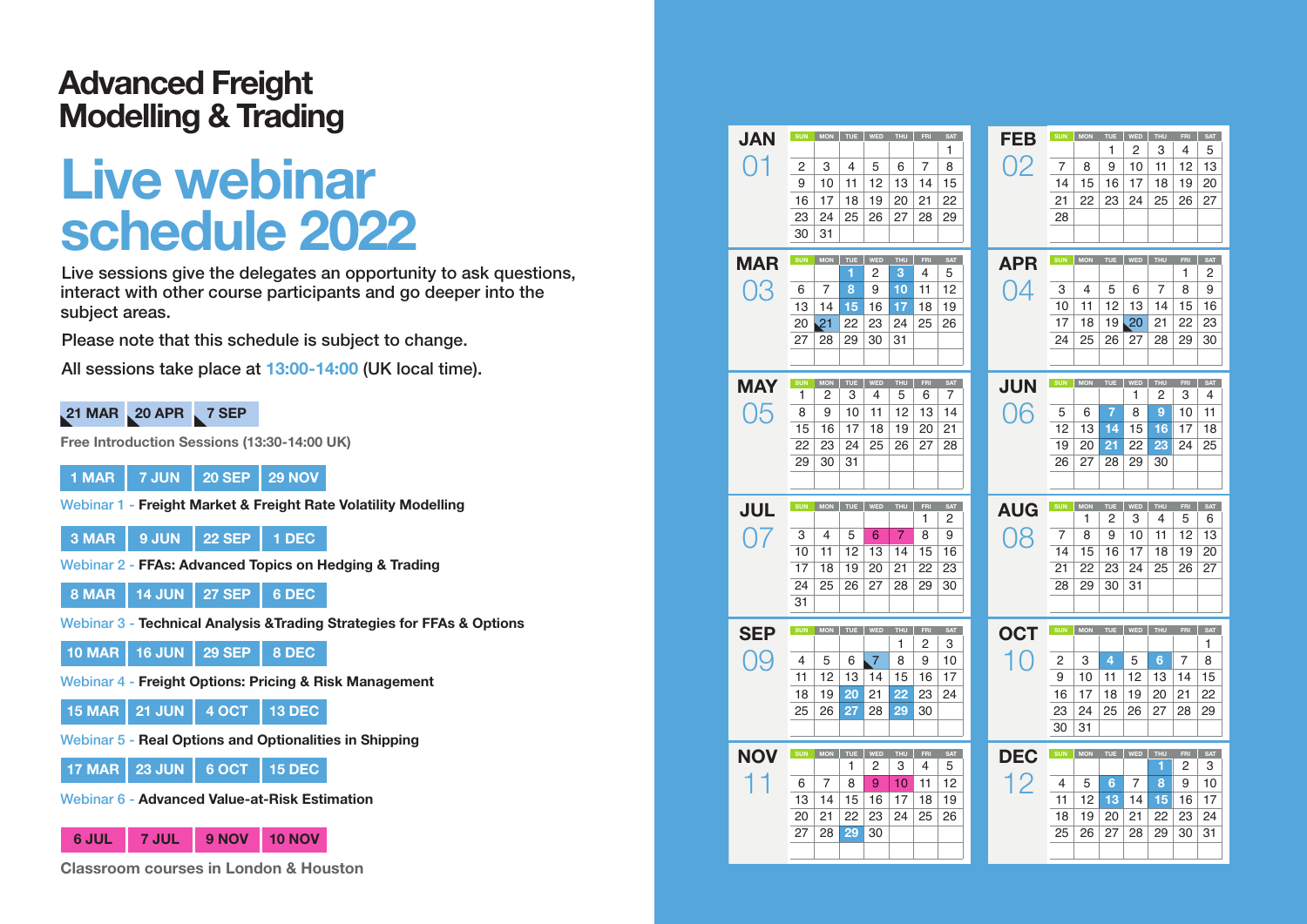# **Ship Finance Executive**

### **14 hours of video content 6 live webinars Supporting notes**

**Quality academic and professional training in shipping finance, tailored to the needs of market executives. The course covers both traditional sources of ship finance such as bank debt and more contemporary approaches including leasing, preferred shares and private equity. It also discusses extensively current developments in green and sustainable finance.**

#### **Course covers:**

**An in-depth analysis of the ship finance market with a focus on capital markets. The course leaders discuss important issues surrounding the IPO and debt issuance process; the advantages and disadvantages of tapping the capital markets; the underwriters and their role; credit rating agencies; institutional investors; risk management of vessel portfolios and shipping sentiment.**

- **Sources of Funds for Shipping Companies**
- **Green and Sustainable Finance for Shipping**
- **Valuing Shipping Companies**
- **Pricing and Analysing Shipping IPOs**
- **Investing in Shipping Bonds and Stocks**
- **Valuing Ships and Calculating the Affordability of Shipping Loans**
- **Analysing Performance of Shipping Companies**
- **Investment Timing and Predictability of Shipping Market Cycles**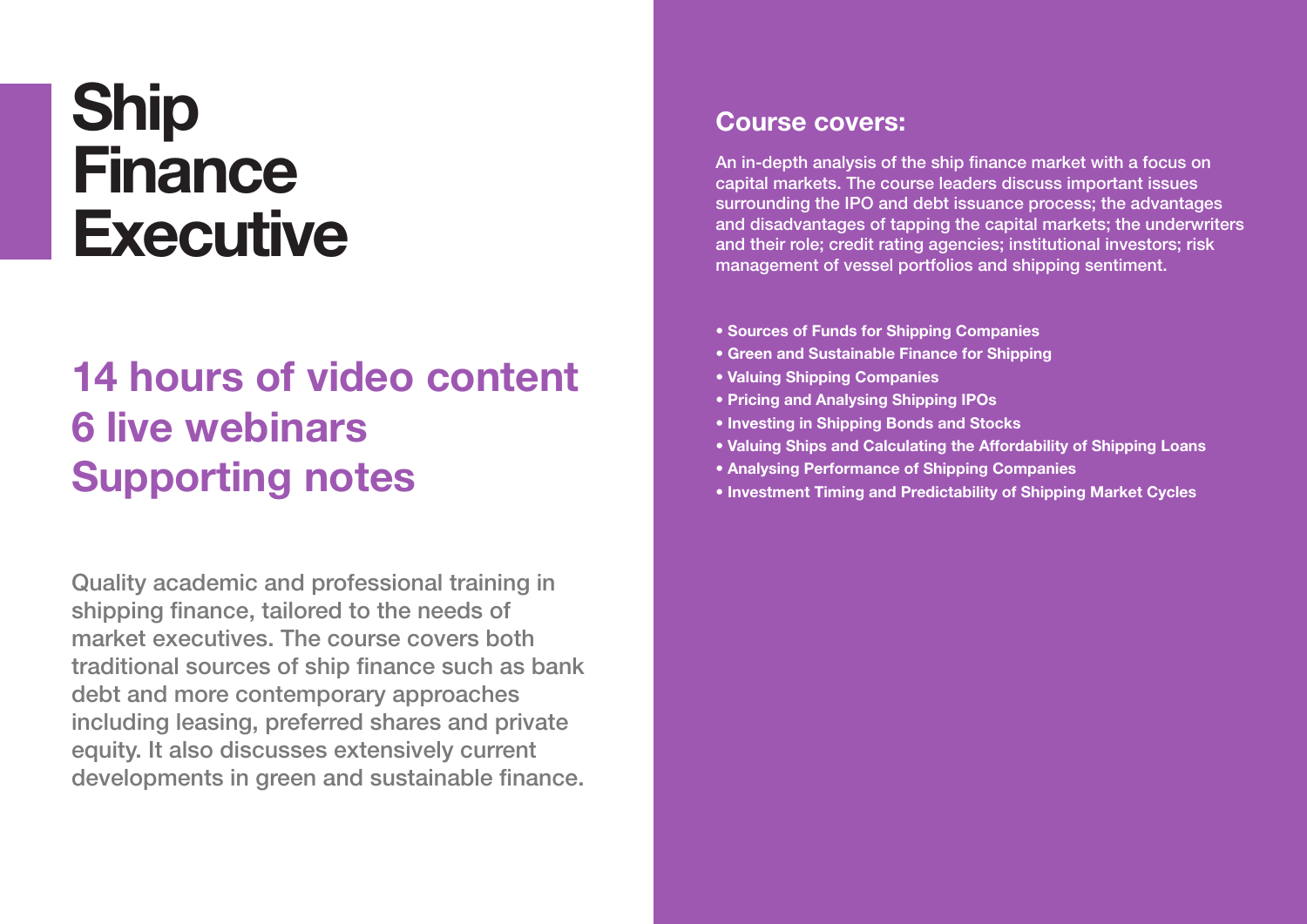### **Ship Finance Executive**

# **Live webinar schedule 2022**

**Live sessions give the delegates an opportunity to ask questions, interact with other course participants and go deeper into the subject areas.**

**Please note that this schedule is subject to change.** 

**All sessions take place at 13:00-14:00 (UK local time).**



**Free Introduction Sessions (13:00-13:30 UK)**



**Webinar 1 - Sources of Funds in Shipping: Traditional vs Alternative & Sustainable Finance Ship Finance Executive**

**7 APR 15 JUL 21 OCT**

**Webinar 2 - Public Equity Markets for Shipping** 

**12 APR 20 JUL 26 OCT**

**Webinar 3 - Company Valuation Case Study & IPO Case Study**

**14 APR 22 JUL 28 OCT**

**Webinar 4 - Public Debt Markets & Shipping Credit Risk Model** 

**19 APR 27 JUL 2 NOV**

**Webinar 5 - Ship Valuation, Loans Default & Managing Shipping Loans Risk**



**Webinar 6 - Investing in Shipping Assets: Shipping Company Performance, Shipping Stocks & Sentiment Index Investment**

| <b>JAN</b> | <b>SUN</b>      | <b>MON</b><br>TUE     |                       | WED   THU      | FRI.     | SAT<br>1 | <b>FEB</b> | <b>SUN</b>     | <b>MON</b>      | TUE<br>1 | WED<br>2        | <b>THU</b><br>3 | ${\sf FRI}$<br>4            | SAT<br>5        |
|------------|-----------------|-----------------------|-----------------------|----------------|----------|----------|------------|----------------|-----------------|----------|-----------------|-----------------|-----------------------------|-----------------|
| 01         | 2               | 3<br>4                | 5                     | 6              | 7        | 8        | 02         | 6              | 7               | 8        | 9               | 10              | 11                          | 12              |
|            | 9               | 11<br>10              | 12                    | 13             | 14       | 15       |            | 13             | 14              | 15       | 16              | 17              | 18                          | 19              |
|            | 16              | 17<br>18              | 19                    | 20             | 21       | 22       |            | 20             | 21              | 22       | 23              | 24              | 25                          | 26              |
|            | 23              | 24<br>25              | 26                    | 27             | 28       | 29       |            | 27             | 28              |          |                 |                 |                             |                 |
|            | 30              | 31                    |                       |                |          |          |            |                |                 |          |                 |                 |                             |                 |
|            |                 |                       |                       |                |          |          |            |                |                 |          |                 |                 |                             |                 |
| <b>MAR</b> | SUN             | MON TUE               | WED                   | THU            | FRI -    | SAT      | <b>APR</b> | <b>SUN</b>     | MON             | TUE      | WED             | THU             | $\ensuremath{\mathsf{FRI}}$ | SAT             |
|            |                 | 1                     | 2                     | 3              | 4        | 5        |            |                |                 |          |                 |                 | 1                           | 2               |
| 03         | 6               | 8                     | 9                     | 10             | 11       | 12       | 04         | 3              | 4               | 5        | 6               | $\overline{7}$  | 8                           | 9               |
|            | 13              | 14<br>15              | 16                    | 17             | 18       | 19       |            | 10             | 11              | 12       | 13              | 14              | 15                          | 16              |
|            | 20              | 21<br>$\overline{22}$ | 23                    | 24             | 25       | 26       |            | 17             | 18              | 19       | 20              | 21              | 22                          | 23              |
|            | 27              | 28<br>29              | 30                    | 31             |          |          |            | 24             | 25              | 26       | 27              | 28              | 29                          | 30              |
|            |                 |                       |                       |                |          |          |            |                |                 |          |                 |                 |                             |                 |
| <b>MAY</b> | SUN             | <b>MON</b><br>TUE     | WED                   | THU            | FRI      | SAT      | <b>JUN</b> | <b>SUN</b>     | <b>MON</b>      | TUE      | WED             | THU             | FRI                         | SAT             |
|            | 1               | 3<br>2                | 4                     | 5              | 6        | 7        |            |                |                 |          | 1               | 2               | 3                           | 4               |
| 05         | 8               | 9<br>10               | 11                    | 12             | 13       | 14       | 06         | 5              | 6               | 7        | 8               | 9               | 10                          | 11              |
|            | 15              | 17<br>16              | 18                    | 19             | 20       | 21       |            | 12             | 13              | 14       | 15              | 16              | 17                          | $\overline{18}$ |
|            | 22              | 23<br>24              | 25                    | 26             | 27       | 28       |            | 19             | 20              | 21       | $\overline{22}$ | 23              | 24                          | 25              |
|            | 29              | 30<br>31              |                       |                |          |          |            | 26             | 27              | 28       | 29              | 30              |                             |                 |
|            |                 |                       |                       |                |          |          |            |                |                 |          |                 |                 |                             |                 |
|            |                 |                       |                       |                |          |          |            |                |                 |          |                 |                 |                             |                 |
|            |                 |                       |                       |                |          |          |            |                |                 |          |                 |                 |                             |                 |
| <b>JUL</b> | SUN             | <b>MON</b><br>TUE     | WED                   | THU            | FRI      | SAT      | <b>AUG</b> | <b>SUN</b>     | <b>MON</b>      | TUE      | WED             | <b>THU</b>      | FRI                         | SAT             |
|            |                 |                       |                       |                | 1        | 2        |            |                | 1               | 2        | 3               | 4               | 5                           | 6               |
| 07         | 3               | $\overline{4}$<br>5   | 6                     | $\overline{7}$ | 8        | 9        | 08         | 7              | 8               | 9        | 10              | 11              | 12                          | 13              |
|            | 10              | 12<br>11              | $\overline{13}$       | 14             | 15       | 16       |            | 14             | 15              | 16       | 17              | 18              | 19                          | 20              |
|            | 17              | 18<br>19              | 20                    | 21             | 22       | 23       |            | 21             | $\overline{22}$ | 23       | 24              | 25              | 26                          | 27              |
|            | 24              | 25<br>26              | 27                    | 28             | 29       | 30       |            | 28             | 29              | 30       | 31              |                 |                             |                 |
|            | 31              |                       |                       |                |          |          |            |                |                 |          |                 |                 |                             |                 |
|            | SUN             | <b>MON</b><br>TUE     | WED                   | THU            | FRI.     | SAT      |            | SUN            | <b>MON</b>      | TUE      | WED             | THU             | $_{\rm FRI}$                | SAT             |
| <b>SEP</b> |                 |                       |                       | 1              | 2        | 3        | <b>OCT</b> |                |                 |          |                 |                 |                             | 1               |
| 09         | 4               | 5<br>6                | 7                     | 8              | 9        | 10       | 10         | $\overline{c}$ | 3               | 4        | 5               | 6               | 7                           | 8               |
|            | 11              | 12<br>13              | $\sqrt{14}$           | 15             | 16       | 17       |            | 9              | 10              | 11       | 12              | 13              | 14                          | 15              |
|            | 18              | 19<br>20              | 21                    | 22             | 23       | 24       |            | 16             | 17              | 18       | 19              | 20              | 21                          | 22              |
|            | $\overline{25}$ | 26<br>$\overline{27}$ | 28                    | 29             | 30       |          |            | 23             | 24              | 25       | 26              | 27              | 28                          | 29              |
|            |                 |                       |                       |                |          |          |            | 30             | 31              |          |                 |                 |                             |                 |
|            | SUN             |                       |                       |                |          |          |            | SUN            |                 |          |                 |                 |                             |                 |
| <b>NOV</b> |                 | MON<br>TUE<br>1       | WED<br>$\overline{2}$ | THU<br>3       | FRI<br>4 | SAT<br>5 | <b>DEC</b> |                | <b>MON</b>      | TUE      | WED             | <b>THU</b><br>1 | FRI<br>2                    | SAT<br>3        |
|            | 6               | 8<br>7                | 9                     | 10             | 11       | 12       |            | 4              | 5               |          | $\overline{7}$  | 8               | 9                           | 10              |
| 11         | 13              | 14<br>15              | 16                    | 17             | 18       | 19       | 12         | 11             | 12              | 13       | 14              | 15              | 16                          | 17              |
|            | 20              | 21<br>22              | 23                    | 24             | 25       | 26       |            | 18             | 19              | 20       | 21              | 22              | 23                          | 24              |
|            | 27              | 28<br>29              | 30                    |                |          |          |            | 25             | 26              | 27       | 28              | 29              | 30                          | $\overline{31}$ |
|            |                 |                       |                       |                |          |          |            |                |                 |          |                 |                 |                             |                 |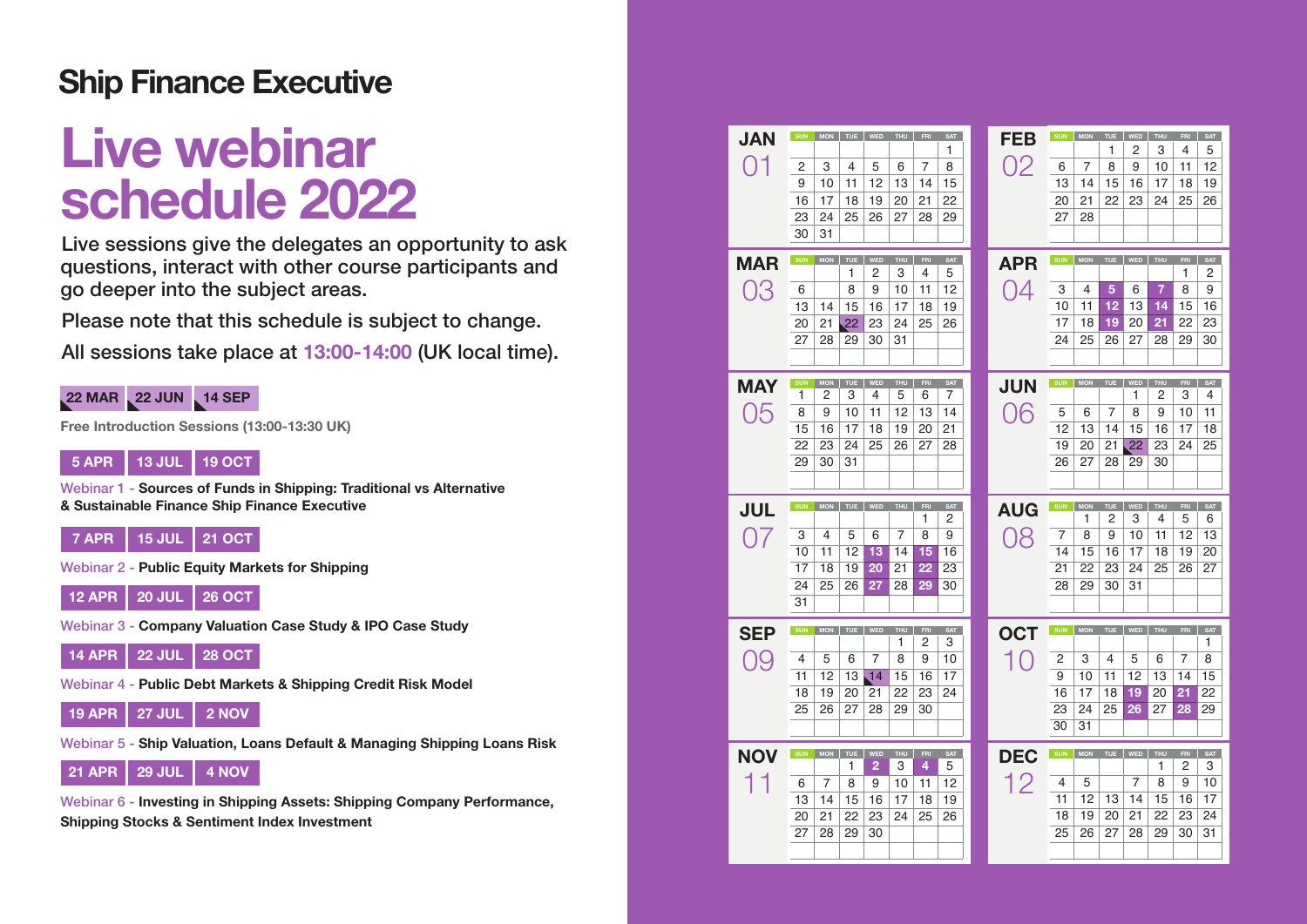# **Academy Course Leaders**



#### **Professor Nikos K Nomikos, PhD, FICS**

Professor of Shipping Finance and Risk Management at Bayes Business School (formerly Cass) and Executive MBA in Dubai Course Director. Prior to becoming a full-time academic, he was at the Baltic Exchange where he oversaw the development of the shipping indices that are currently used in the market as pricing benchmarks.

His expertise is on quantitative finance and its applications to ship finance, shipping risk and freight modelling. Examples include the development of asset valuation models, designing shipping indices and market benchmarks, valuation of derivative contracts and big-data analytics for assessing market dynamics. He has published more than 50 papers in ranked peer-reviewed journals, numerous book chapters and has co-authored the book "Shipping Derivatives and Risk Management", considered a major reference book in this discipline. His views on the global economy and shipping markets are frequently featured in the press and other media. He is also a regular speaker in practitioner seminars and symposia.

In addition to his academic duties, Professor Nomikos has also consulted with and taught executive training programs at prominent shipping companies and organizations including AP Moeller Maersk, Boston Consulting Group, Clarkson Research Services, European Energy Exchange, Far East Trading/Sinochem, Hellenic Bank, Korean Banking Institute, Overseas Shipholding Group and TBS Shipping Services. He currently serves on the advisory board of a Shipping Fintech company and has developed the asset valuation methodology for a shipping market intelligence company. He also acts as expert witness in shipping related cases.

Professor Nomikos holds a number of faculty visiting positions at University of Geneva, Copenhagen Business School, International Hellenic University, Singapore Management University, Korea Maritime and Ocean University. He has a BSc in Economics from Athens University of Economics and Business, an MSc in Shipping, Trade & Finance (Distinction) from Bayes Business School and a PhD in Finance from Bayes Business School. He is also an elected Fellow of the Institute of Chartered Shipbrokers.



#### **Dr Nikos Papapostolou**

A Senior Lecturer in Shipping Finance, acts as the Associate Director to the Centre and the Director of the MSc in Shipping, Trade and Finance and Stelios Scholars Programme Lead at Bayes Business School. His research interests are in the field of shipping investment and finance, with a focus on capital markets, investors' sentiment and behaviour in the shipping industry, freight options pricing and vessel valuation, technical analysis trading rules, and commodity derivatives. He holds a BSc in Money, Banking and Finance from the University of Birmingham, an MSc in Shipping, Trade and Finance and a PhD in Finance from City, University of London.



#### **Professor Amir Alizadeh**

Amir Alizadeh is Professor of Shipping Economics and Finance and a member of faculty at the Centre for Shipping Trade and Finance. Currently, he lectures in Advanced Quantitative Methods, Shipping Investment and Finance, Oil and Energy Transportation & Logistics, Econometric Modelling, Shipping Risk Management, Energy & Weather Derivatives, and Energy Project Investment and Finance. His research interest includes modelling freight markets and markets for ships, derivatives and risk management in financial and commodity markets, and forecasting. He has published in several academic journals in the area of transportation, finance and economics. He also has visiting positions at University of Geneva and Copenhagen Business School, ESCP Europe, and serves on the Editorial Board of Transportation Research Part E and Journal of Multinational Finance and is a member of the scientific committee of the Swiss Research Institute on Commodities (SRIC). He has been in close contact with the industry, acting as an adviser and consultant for a number of the trading and shipping companies and institutions including the A P Moller Maersk, Danish Maritime Cluster, Geneva Shipping and Trading Association (GTSA), Barclays Capital, Standard Chartered Bank, amongst others.